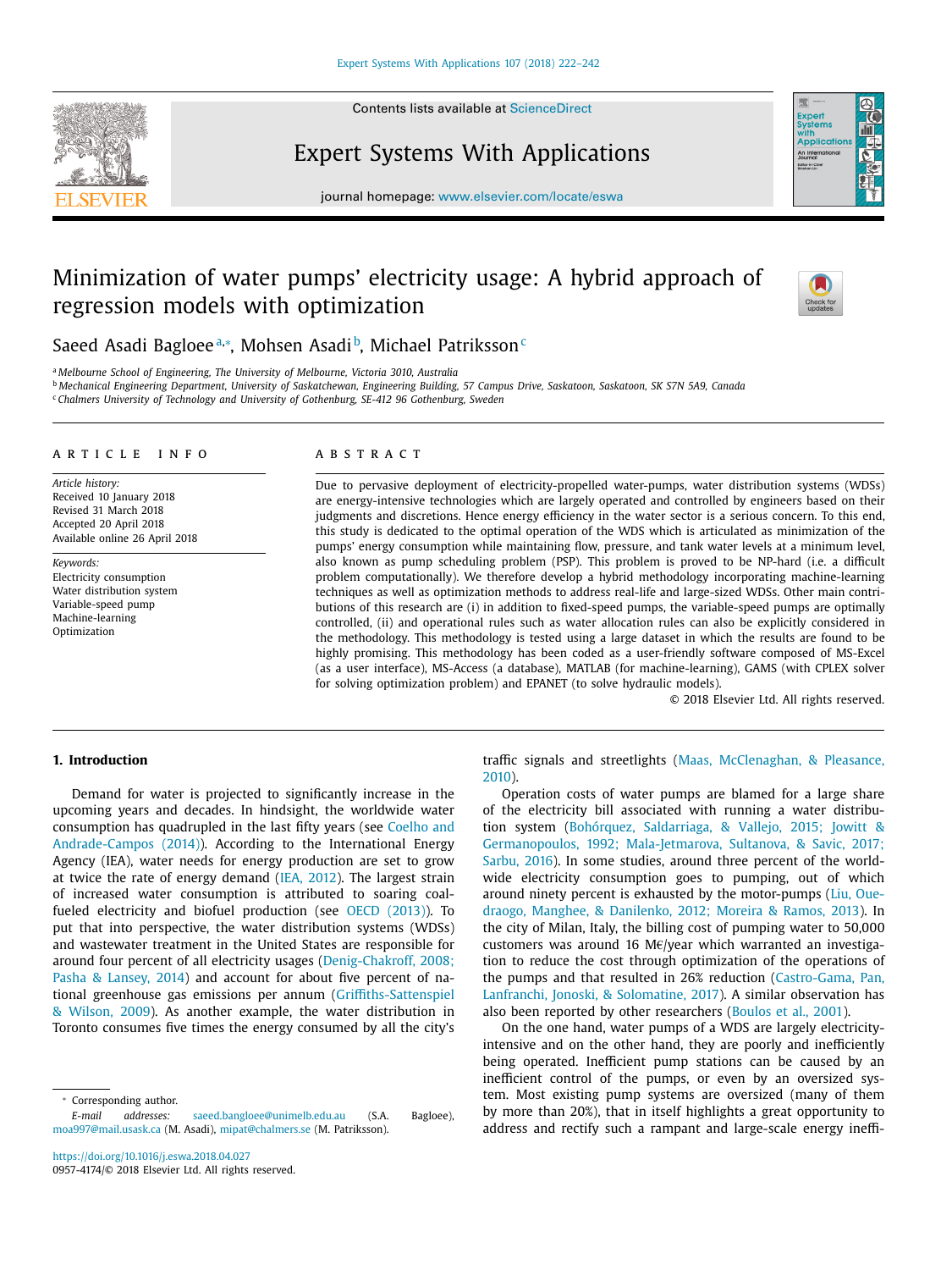ciency and wastage (Coelho & [Andrade-Campos,](#page--1-0) 2014). Moreover, growing environmental awareness also calls for energy efficiency and hence optimal pump control (Ashok & Banerjee, 2000; Bonvin et al., 2017; Ghaddar, [Naoum-Sawaya,](#page--1-0) Kishimoto, Taheri, & Eck, 2015; Marchi, Simpson, & Ertugrul, 2012; Pulido-Calvo & Gutiérrez-Estrada, 2011). [Consequently,](#page--1-0) there exists an ample space and great economic opportunity to optimize the operations of a WDS.

The improvements of energy efficiency in WDS can be passed through actions such as monitoring operations for leakages control, water demand prediction, pump systems optimization, storage/production reservoir systems optimization and real-time operations (Coelho & [Andrade-Campos,](#page--1-0) 2014). More precisely, the main improvements in energy efficiency can be obtained with: [\(1\)](#page--1-0) pumping stations and system design improvement; [\(2\)](#page--1-0) installation of variable-speed pumps (VSPs); [\(3\)](#page--1-0) efficient operation of pumps; and [\(4\)](#page--1-0) minimization of water losses through pressure control [\(Feldman,](#page--1-0) 2009). The saving potential of the VSPs has been widely investigated and acknowledged in the literature and industry. [Vogelesang](#page--1-0) (2009) quantitatively indicated a potential energy reduction of 27% with only a 10% of pump speed decrease. VSPs have been proven to be an effective way to reduce the pumping energy (Coelho & [Andrade-Campos,](#page--1-0) 2014; Pemberton, 2005). Furthermore, in comparison with conventional pumps, the VSPs reduce the number of switches (on/off) by the pumps which result in a reduction of pipe breaks [\(Feldman,](#page--1-0) 2009) and hence a higher efficiency. The number of switches (on/off) is the root cause of high [maintenance](#page--1-0) cost associated with the conventional pumps (Boulos et al., 2001; Wanjiru, Zhang, & Xia, 2016).

Given the above-mentioned efficiency gap embedded in the existing infrastructure and advantages of the variable-speed pumps, authors in this study are motivated to address variable-speed pump scheduling problem (PSP) tailored to real-life WDSs. Therefore, a mathematical programing structure is set up in which the cost of electricity usage pertaining to the VSPs' operation (as an objective function) is minimized subject to a hydraulic model formulated as constraints, that is to meet customers' water demand at an adequate pressure (note that the proposed method can also address fixed-speed pumps). As a solution method, we employ a hybrid method consisting of state-of-the-art techniques in machinelearning and large-scale [optimization](#page--1-0) algorithms (Bagloee, Asadi, Sarvi, & Patriksson, 2018). For the former, we employ supervised learning and curve-fitting methods, and for the latter, we transfer the original problem into an integer (binary) problem to be solved easily. Given the complexity associated with the pumps' scheduling in real world and our conviction to tailor a practical and versatile method, several computing packages and software are interwoven and synthesized in a unifying platform as follows: (i) the methodology is coded using Visual Basic programing language, (ii) MS-Excel is used as a user-friendly interface to communicate input/output with a user, (iii) MS-Access is used as a database to efficiently save and retrieve data during the computations, (iv) for the machine-learning parts (i.e. supervised-learning as well as curvefitting) we employ MATLAB [\(MathWorks,](#page--1-0) 2016), (v) we have encoded the binary problem separately in GAMS (Brooke, Kendrick, & Meeraus, 1996) a highly efficient and capable [optimization](#page--1-0) software and call "express", an efficient solver and (vi) to solve for mathematical equations of the hydraulic model we employ EPANET 2.0 [\(Rossman,](#page--1-0) 2000) a computationally efficient and widely used software among researchers and [practitioners](#page--1-0) (Coelho & Andrade-Campos, 2014). Since the primary aim of this study is to address efficiency gap in electricity consumption in real-life water distribution systems, we use a large WDS known as BWSN as a case-study consisting of 14,822 pipes and 12,523 nodes [\(Ostfeld](#page--1-0) et al., 2008). Furthermore, we have also tested the proposed methodology to the Richmond benchmark to compare it to three methods developed by some researchers in the literature [\(Giacomello,](#page--1-0) Kapelan, & Nicolini, 2012).

The rest of the paper is organized as follows. In the next section, we first present an overview of how a water distribution system works and is modeled which leads to a research question for this study. In [Section](#page--1-0) 3, a review of the relevant studies is provided. In [Section](#page--1-0) 4, the mathematical setup of the methodology is presented. [Section](#page--1-0) 5 is dedicated to the machine-learning followed by numerical tests in [Section](#page--1-0) 6. We conclude the paper in [Section](#page--1-0) 7.

#### **2. Research question: pump scheduling problem**

Water distribution system (WDS) is a set of interconnected hydraulics components (pipes, reservoirs, wells, tanks, pumps and valves as well as nodes or junction representing water consumers such as houses, buildings, plants etc.) to convey water from sources to customers with appropriate quality, quantity and pressure (Balekelayi & [Tesfamariam,](#page--1-0) 2017). The WDSs are complex in terms of both size and topology (Abdul [Gaffoor,](#page--1-0) 2017) and they are topologically represented as graph networks. First, one needs to create a mathematical model describing the hydraulic relationship of the WDSs for which a steady-state behavior of water circulation is often assumed that is the hydraulic behavior is presumed to remain constant within a predefined discrete time-step (say an hour). The steady-state formulation governing flow, pressure, and energy loss in the WDSs is based on two general laws which result in a system of nonlinear equations: mass and energy conservation laws (we call them hydraulic equations or hydraulic model). To this end, the U.S. EPA (Environmental Protection Agency) has developed an open-source computer program, EPANET to perform dynamic simulation and water quality analysis over an extended period of time [\(Rossman,](#page--1-0) 2000) which is widely used in the industry and academia. Given physical characteristics of a WDS including topography, pumps, sizes and types of pipes, as well as an operation scenario (i.e. when to switch on/off pumps and valves, operations rules etc.), the EPANET computes flowrates in the pipes and hydraulic grade lines at the nodes [\(Ingeduld,](#page--1-0) 2003).

In addition to the amount of water demand to be supplied to the customers, represented by nodes (also called junctions), a WDS must also provide water at a minimum pressure (say 18 psi). Price and [Ostfeld](#page--1-0) (2015) employ EPANET 2.0 to solve a hydraulic problem to arrive at an intuitive setup for the pumps operations. If a hydraulic node is found not meeting minimum service pressure, the node is queried in the operational graph to find the shortest (cheapest) path to the node from a water source via a pump (or a series of pumps) using the Dijkstra algorithm. The pump(s) is(are) switched on (or set to operate with a higher speed, in case of a variable-speed pump). Accordingly, the hydraulic solver is then reinitialized and solved with the updated pump operation pattern to search again for nodes not meeting minimum service constraints. The Achilles-hill factor here is the lack of assurance of maintaining demand/pressure constraints satisfied for all the nodes in the subsequent iterations when pumps' setup is subject to change, hence applications of the proposed method to real WDS are yet to be investigated.

On the one hand, arriving at a right operation setup or scenario is a highly complicated task, to the extent, even to this day, in some advanced country, WDSs are controlled manually by municipal operational staff based on their engineering judgment (Abdul [Gaffoor,](#page--1-0) 2017). On the other hand, electricity-driven centrifugal pumps which are widely used in the WDS, as noted above, are operationally expensive, that in turn is a worthy motivation to develop an efficient and systematic control method.

The use of electric pumps in the WDS started in the first half of the 20th century [\(Bene,](#page--1-0) 2013). In many cases, pumps operate